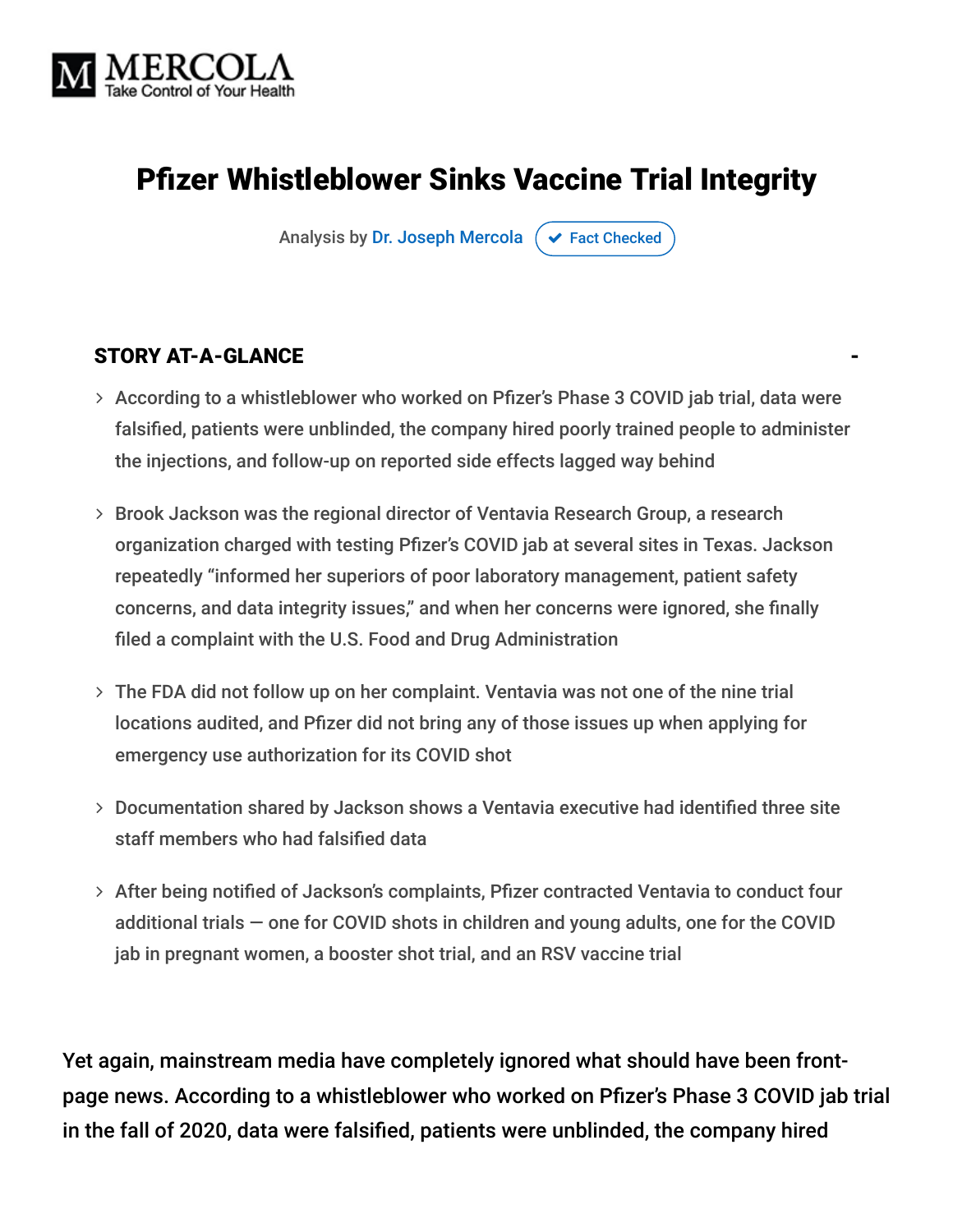poorly trained people to administer the injections, and follow-up on reported side effects lagged way behind.

What makes the media's silence all the more remarkable is that this revelation was published in The British Medical Journal. Paul Thacker, investigative journalist for The BMJ, writes in his November 2, 2021, report: 1

*"Revelations of poor practices at a contract research company helping to carry out Pfizer's pivotal covid-19 vaccine trial raise questions about data integrity and regulatory oversight ...*

*[F]or researchers who were testing Pfizer's vaccine at several sites in Texas during that autumn, speed may have come at the cost of data integrity and patient safety ... Staff who conducted quality control checks were overwhelmed by the volume of problems they were finding."*

As noted by Bill Bruckner for transparimed.org:2

*"Editors' widespread failure to pick up on the story is deeply problematic. First and foremost, it lets the U.S. Food and Drug Administration off the hook for what appear to be severe lapses in regulatory oversight over this trial ... Where are the media outlets questioning the FDA about its oversight processes? Where are the politicians calling for an enquiry? ...*

*Second, it lets Pfizer off the hook for apparently failing to adequately oversee the operations of its subcontractor ... Where are the media outlets questioning Pfizer about its oversight and quality assurance processes? ...*

*Third, it undermines confidence in democratic institutions and public health bodies because it gives citizens ... the impression that mainstream media are deliberately ignoring a big story in order to avoid fueling vaccine hesitancy."*

So far, this story has been largely confined to the alternative news media. You'll find a selection of video reports covering the whistleblower's testimony in the sections below.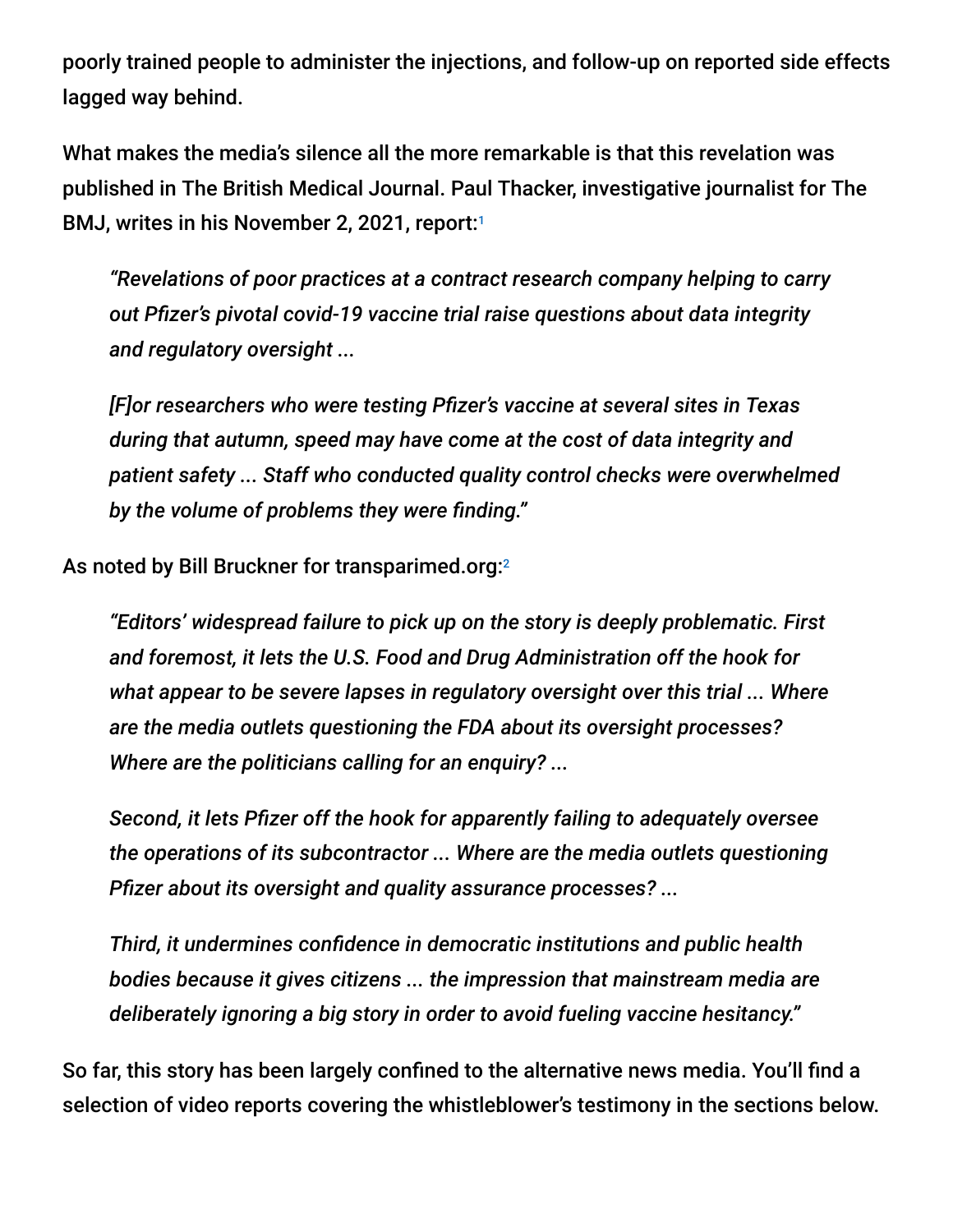## Research Organization Falsified Data in Pfizer Trial

The whistleblower in question is Brook Jackson, a former regional director of Ventavia Research Group, a research organization charged with testing Pfizer's COVID jab at several sites in Texas.

Jackson repeatedly "informed her superiors of poor laboratory management, patient safety concerns and data integrity issues," Thacker writes, and when her concerns were ignored, she finally called the U.S. Food and Drug Administration and filed a complaint via email.

Jackson was fired later that day after just two weeks on the job. According to her separation letter, management decided she was "not a good fit" for the company after all. She has provided The BMJ with "dozens of internal company documents, photos, audio recordings and emails" proving her concerns were valid. According to Jackson, this was the first time she'd ever been fired in her 20-year career as a clinical research coordinator. Thacker explains:<sup>3</sup>

*"Jackson was a trained clinical trial auditor who previously held a director of operations position and came to Ventavia with more than 15 years' experience in clinical research coordination and management.*

*Exasperated that Ventavia was not dealing with the problems, Jackson documented several matters late one night, taking photos on her mobile phone. One photo, provided to The BMJ, showed needles discarded in a plastic biohazard bag instead of a sharps container box.*

*Another showed vaccine packaging materials with trial participants' identification numbers written on them left out in the open, potentially unblinding participants ... Jackson told The BMJ that drug assignment confirmation printouts were being left in participants' charts, accessible to blinded personnel ...*

*In a recording of a meeting in late September 2020 between Jackson and two directors a Ventavia executive can be heard explaining that the company wasn't*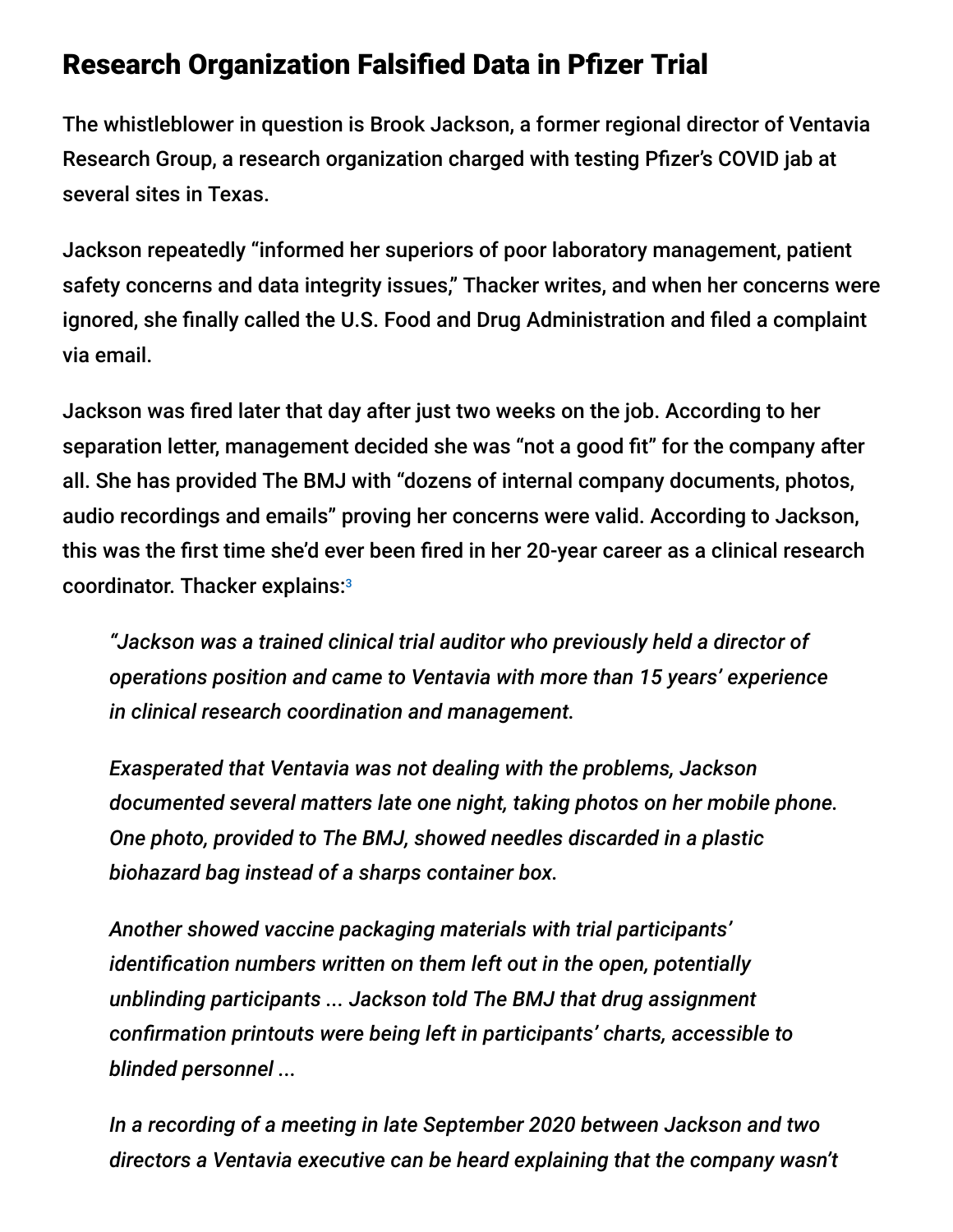*able to quantify the types and number of errors they were finding when examining the trial paperwork for quality control. 'In my mind, it's something new every day,' a Ventavia executive says. 'We know that it's significant.'*

*Ventavia was not keeping up with data entry queries, shows an email sent by ICON, the contract research organization with which Pfizer partnered on the trial. ICON reminded Ventavia in a September 2020 email: 'The expectation for this study is that all queries are addressed within 24hrs.'*

*ICON then highlighted over 100 outstanding queries older than three days in yellow. Examples included two individuals for which 'Subject has reported with Severe symptoms/reactions … Per protocol, subjects experiencing Grade 3 local reactions should be contacted. Please confirm if an UNPLANNED CONTACT was made and update the corresponding form as appropriate.'*

*According to the trial protocol a telephone contact should have occurred 'to ascertain further details and determine whether a site visit is clinically indicated.' Documents show that problems had been going on for weeks.*

*In a list of 'action items' circulated among Ventavia leaders in early August 2020, shortly after the trial began and before Jackson's hiring, a Ventavia executive identified three site staff members with whom to 'Go over e-diary issue/falsifying data, etc.' One of them was 'verbally counseled for changing data and not noting late entry,' a note indicates."*

## FDA Ignored Whistleblower Concerns

In her complaint to the FDA, Jackson listed a dozen incidents of concern, including the following:

- Participants were not monitored by clinical staff after receiving the shot
- Patients who experienced adverse effects were not promptly evaluated
- Protocol deviations were not being reported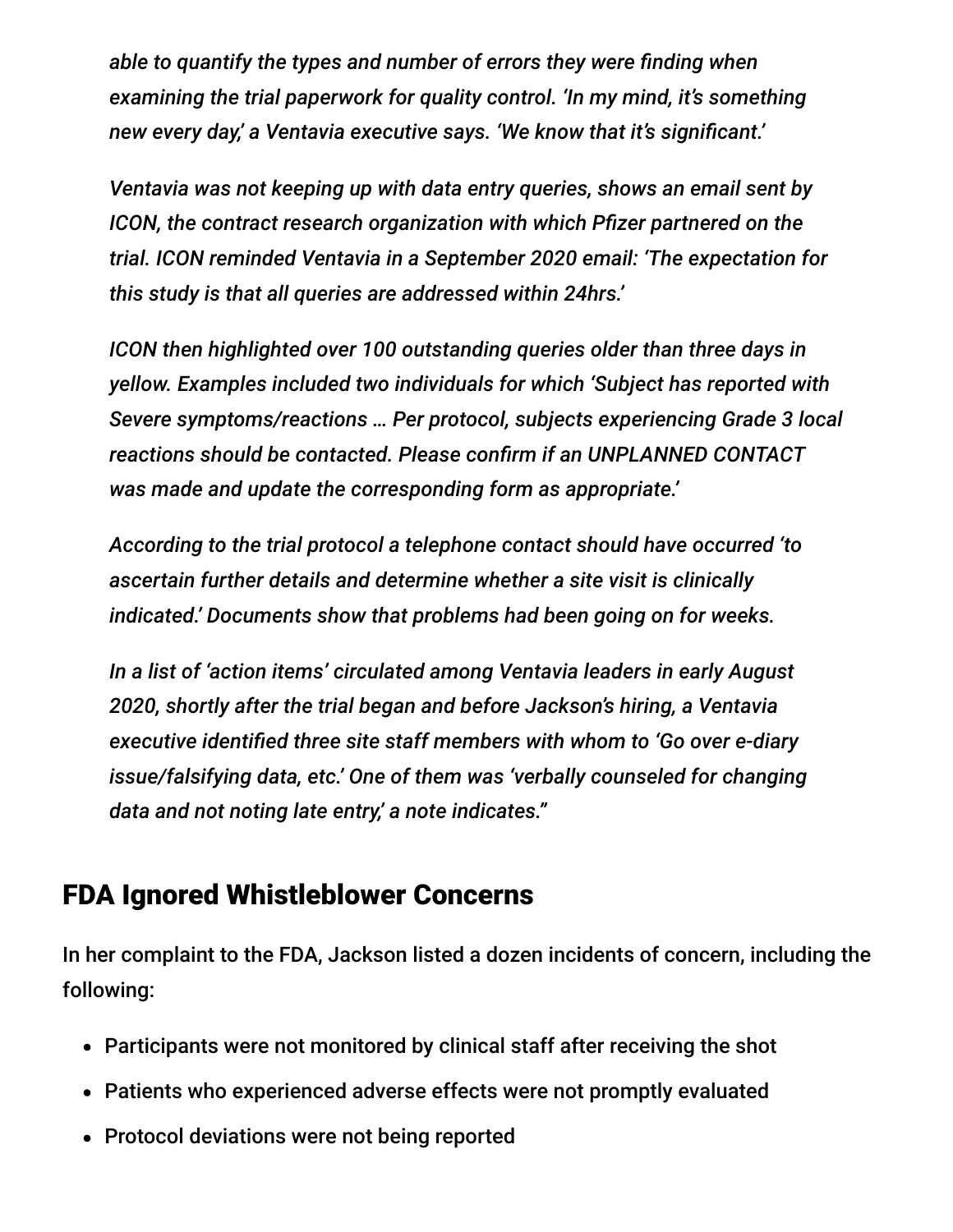- The Pfizer injection vials were stored at improper temperatures
- Laboratory specimens were mislabeled

Not a single one of the problems Jackson raised in her complaint to the FDA were noted or addressed in Pfizer's briefing document submitted to the FDA's advisory committee meeting December 20, 2020, when its emergency use authorization application was reviewed.

The FDA went ahead, granting the Pfizer jab emergency use authorization the very next day, despite being in receipt of Jackson's complaint, which ought to have put the brakes on the FDA's authorization. At bare minimum, they should have investigated the matter before proceeding.

What's more, the FDA's summary of its inspections of the Pfizer trial, published in August 2021, revealed the agency only inspected nine of the 153 trial sites, and Ventavia was not one of them. The complaint also appears to have been ignored when the FDA granted full approval to Comirnaty, Pfizer/BioNTech's COVID shot that is not yet available.

Pfizer is also in on the cover-up. Shortly after Jackson's firing, Pfizer was notified of the problems she'd raised. Despite that, Pfizer has since then contracted Ventavia to conduct no less than four additional trials  $-$  one for COVID shots in children and young adults, one for the COVID jab in pregnant women, a booster shot trial, and an RSV vaccine trial.

So, clearly, Pfizer is not opposed to contractors falsifying data or otherwise undermining the integrity of the trials. That alone is a fiery indictment against Pfizer.

They can feign ignorance and proclaim to adhere to "the highest scientific, ethical and clinical standards"<sup>4</sup> all they want. Those are just words which, unless backed by consistent action, are completely meaningless. Behind the scenes, they're clearly wellaware that their trials are resting on fraudulent foundations.

# Pfizer Trial Described as a 'Crazy Mess'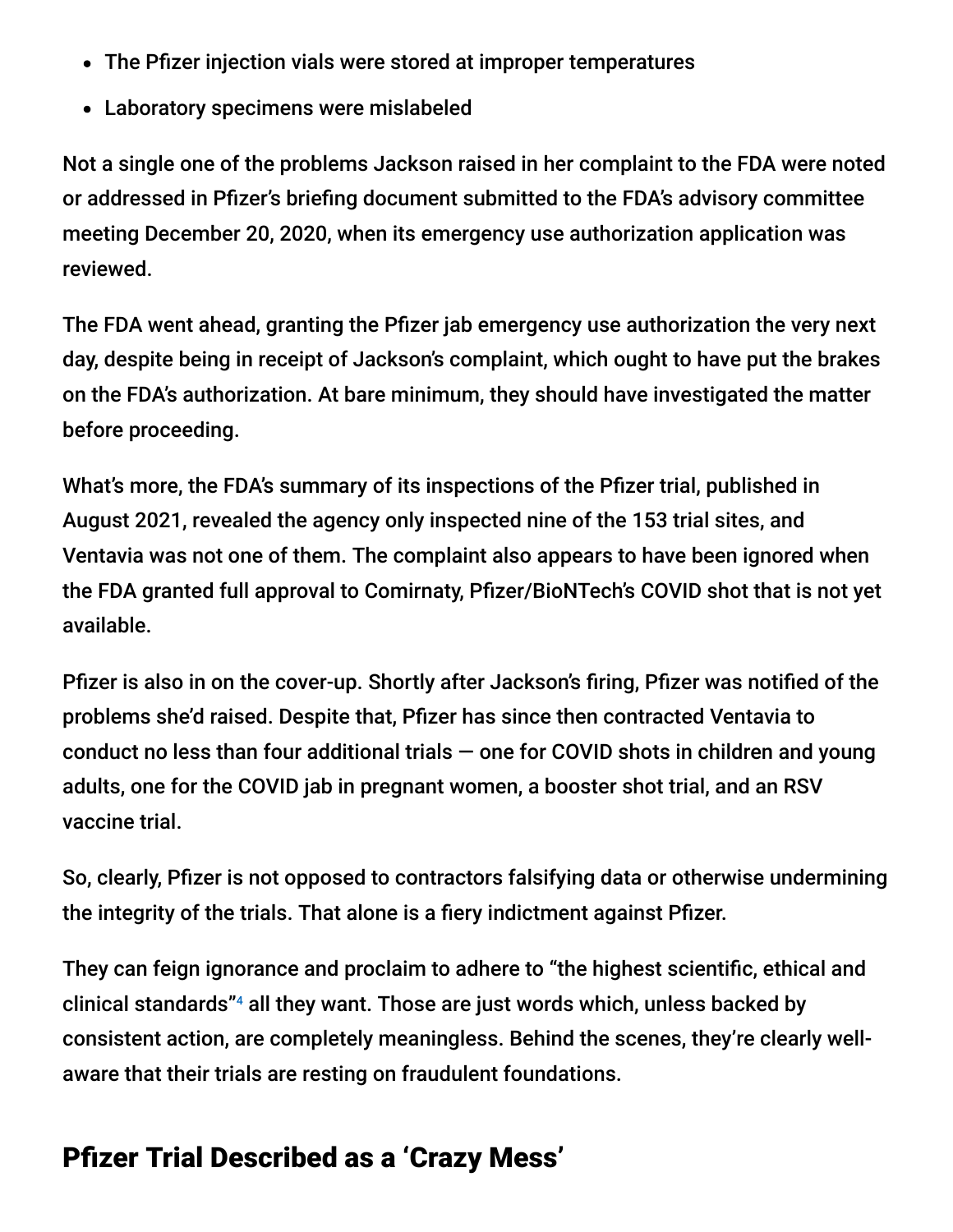Jackson wasn't the only employee to get sacked from Ventavia after raising concerns about the integrity of the Pfizer trial. Thacker writes: 5

*"In recent months Jackson has reconnected with several former Ventavia employees who all left or were fired from the company. One of them was one of the officials who had taken part in the late September meeting. In a text message sent in June the former official apologized, saying that 'everything that you complained about was spot on.'*

*Two former Ventavia employees spoke to The BMJ anonymously for fear of reprisal and loss of job prospects in the tightly knit research community. Both confirmed broad aspects of Jackson's complaint.*

*One said that she had worked on over four dozen clinical trials in her career, including many large trials, but had never experienced such a 'helter skelter' work environment as with Ventavia on Pfizer's trial. 'I've never had to do what they were asking me to do, ever,' she told The BMJ. 'It just seemed like something a little different from normal — the things that were allowed and expected' ...*

*After Jackson left the company problems persisted at Ventavia, this employee said. In several cases Ventavia lacked enough employees to swab all trial participants who reported COVID-like symptoms, to test for infection. Laboratory confirmed symptomatic COVID-19 was the trial's primary endpoint, the employee noted.*

*(An FDA review memorandum released in August this year states that across the full trial swabs were not taken from 477 people with suspected cases of symptomatic COVID-19.) 'I don't think it was good clean data,' the employee said of the data Ventavia generated for the Pfizer trial. 'It's a crazy mess.'"*

Such statements clearly fly in the face of statements made by world leaders, health authorities and the mainstream media. Most, like federal health minister for Australia, Greg Hunt, have claimed the COVID shots have undergone "rigorous, independent testing" to ensure they're "safe, effective and manufactured to a high standard." 6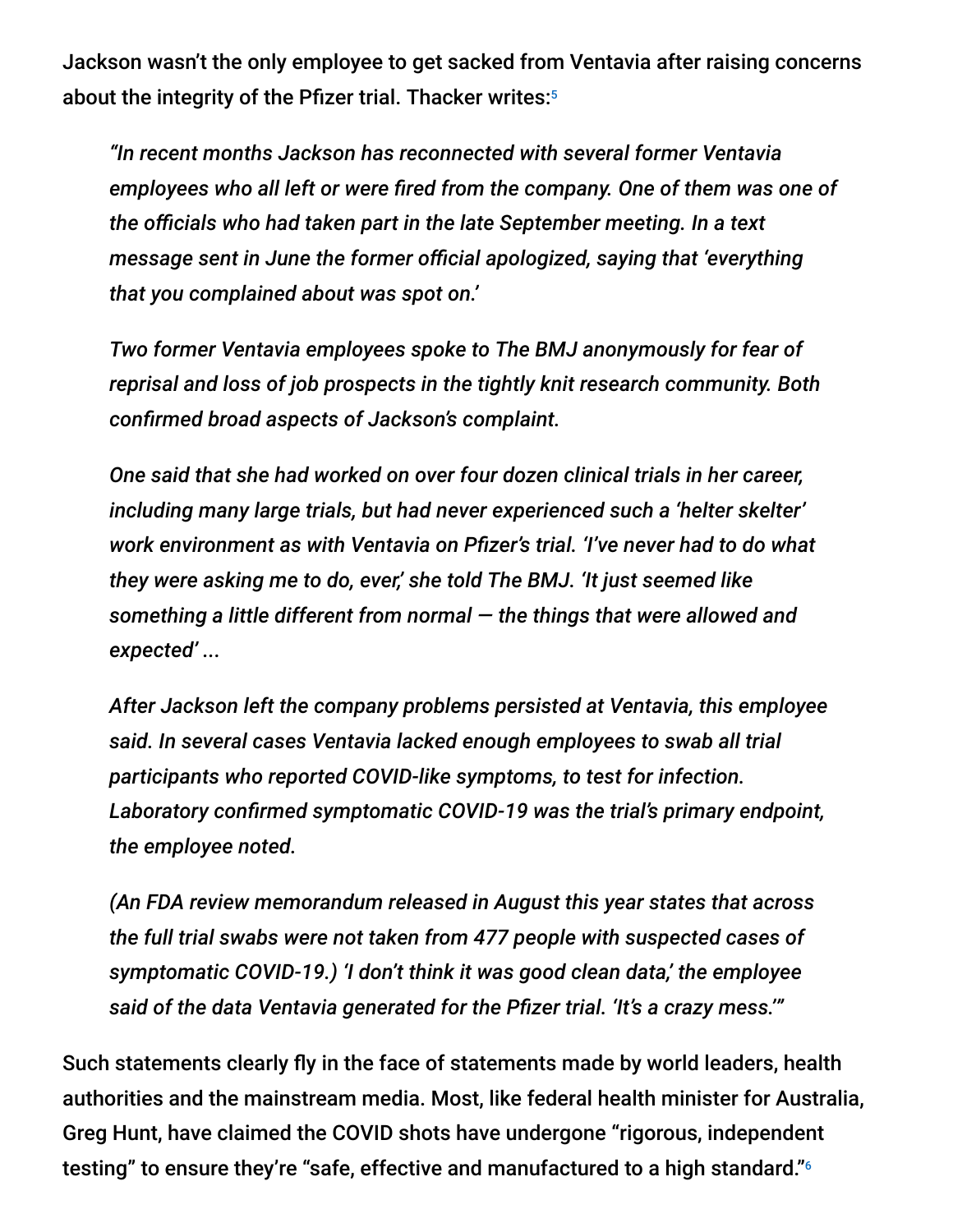Nothing we know so far supports such a conclusion. The testing has been far from rigorous and has not been independently verified.

Vaccine Adverse Events Reporting System (VAERS) data show they're shockingly far from safe; real-world data show effectiveness wanes within a handful of months while leaving you more susceptible to SARS-CoV-2 variants and other infections; and manufacturing standards have also been shown lacking, as a variety of foreign contaminants have been found in the vials. 7

# Media Are Manipulated by Pfizer

One of the reasons why English- and German-speaking legacy media have completely ignored this whistleblower testimony is probably because Pfizer has such a dominating influence over them. Thacker told blogger Maryanne Demasi, Ph.D.,<sup>8</sup> "Pfizer has such a huge PR machine, they have basically captured the media, they've hypnotized the media."

Pfizer's PR department is also hard at work trying to hypnotize the public. The TV ad above is perhaps one of the most offensive. In it, Pfizer brainwashes young children into thinking that getting the COVID shot will make them superheroes. Never mind the fact that getting the shot could kill or permanently injure them.

# You Cannot 'Follow the Science' if There Are No Data

The video at the top of this article is a short extract from a November 2, 2021, meeting organized by Sen. Ron Johnson, during which associate editor of The BMJ, Peter Doshi, Ph.D., reviewed some of the many concerns experts have about the integrity of the COVID jab data.

He points out that Pfizer's raw trial data will not be made available until May 2025. So far, Pfizer has refused to release any of its raw data to independent investigators and, without that, there's no possible way to confirm that what Pfizer is claiming is actually true and correct.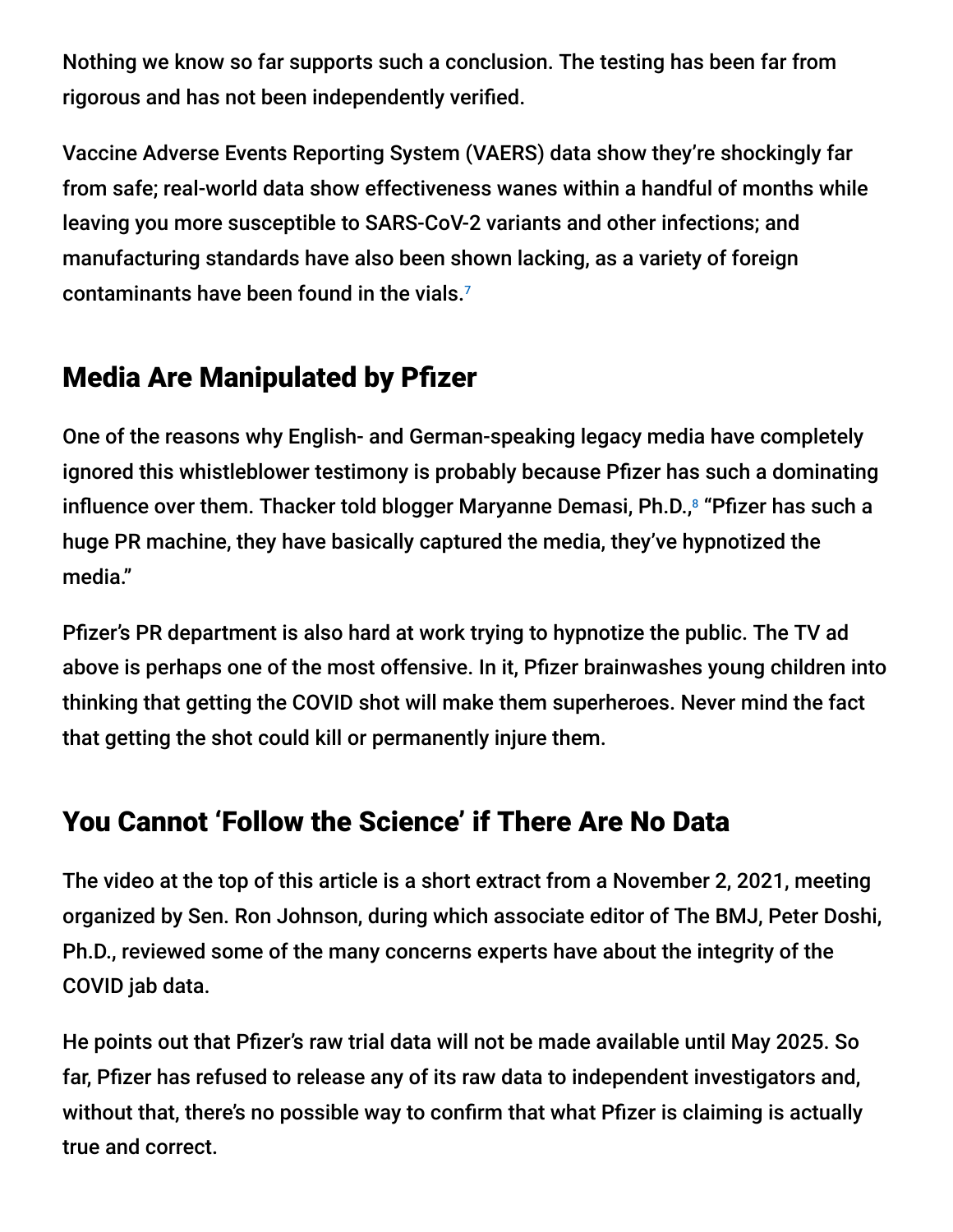# **<sup>66</sup>** Without data, it's not science. ~ Peter Doshi, Ph.D., associate editor of The Rritish Medical Journal<sup>99</sup> **associate editor of The British Medical Journal"**

In other words, we're expected to simply take the word of a company that has earned a top spot on the list of white collar criminals; a company that in 2009 was fined a recordbreaking \$2.3 billion in fines for fraudulent marketing and health care fraud.<sup>9</sup> Press releases are not science. They're marketing. Without the raw data, we have no science upon which to base our decisions about the COVID shot.

As noted by Dr. Robert Kaplan from Stanford's School of Medicine Clinical Excellence Research Centre, who also spoke at the meeting:

*"The evidence we have comes from highly curated, industry-controlled press releases and journal publications. We are making big decisions based on limited, highly selected evidence. A compromised scientific process will lead to poor decisions, and it may set a bad precedent."*

Doshi stresses how utterly unscientific a process we're now following. He also points out that doctors have an ethical duty to not recommend a treatment for which they have no data. Quoting from a 2020 article he co-wrote: 10

*"Data transparency is not a 'nice to have.' Claims made without access to the data — whether appearing in peer reviewed publications or in preprints without peer review — are not scientific claims.*

*Products can be marketed without access to the data, but doctors and professional societies should publicly state that, without complete data transparency, they will refuse to endorse COVID-19 products as being based on science."*

"The point I am trying to make is very simple," Doshi said. "The data from COVID vaccines are not available and won't be available for years. Yet, we are not just 'asking' but 'mandating' millions of people to take these vaccines ... Without data, it's not science."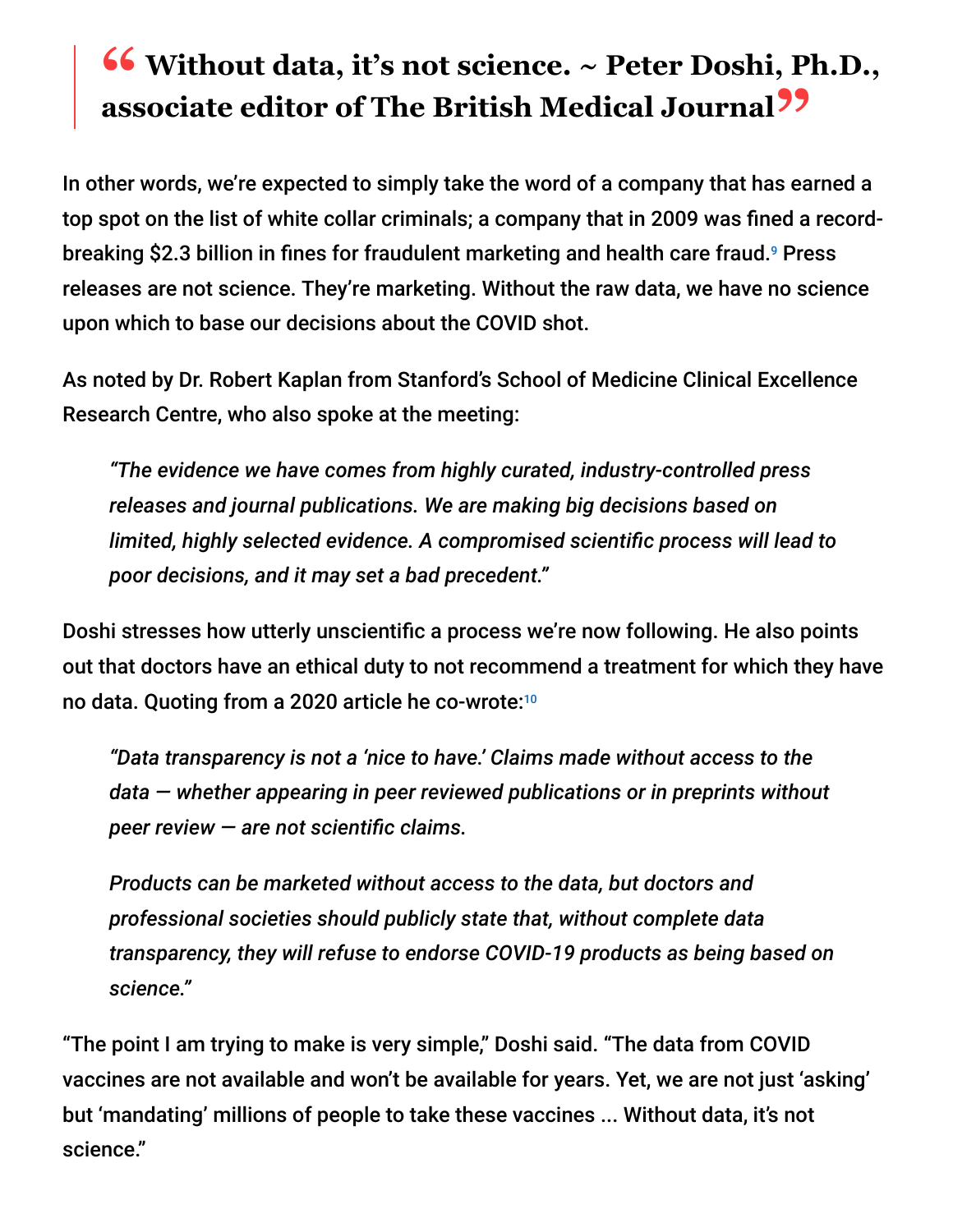### Regulatory Agencies Are Designed to Fail

We've known the FDA is a captured agency for at least a decade. None of the issues we're now seeing are exactly new. We're now getting a close-up view of just how dangerous the incestuous relationship between the FDA and Big Pharma really is.

Americans are dying from COVID jab injuries at unprecedented record rates, and the FDA is completely ignoring it. Instead, it continues to push for more jabs, more injuries and more deaths. It's complicit in causing avoidable deaths rather than protecting public health. That's the price we're now paying for not cleaning up the agency and sealing the revolving door between regulators and industry earlier.

In "Designed to Fail: Why Regulatory Agencies Don't Work," $11$  published in May 2012  $$ nearly a decade ago — William Sanjour discussed the failures of regulatory reform. He points out that the reason reforms don't work is because they keep reforming in the wrong direction:

*"... as a result of the recent catastrophic failures of regulatory agencies, politicians and pundits are talking about the same old 'Regulatory Reform' again. 'Fill the regulatory agencies with honest people who won't cave in to special interests.' 'Give them more money, more authority and more people.'*

*But my experience has shown that by concentrating all legislative, executive and judiciary authority in one regulatory agency just makes it easier for it to be corrupted by the industries it regulates.*

*I worked for the U.S. Environmental Protection agency for 30 years and lived through many cycles of 'Regulatory Reform,' doing the same 'reforms' over and over again and expecting different results.*

*I've learned that the way to achieve true regulatory reform is to give regulatory agencies less money, less authority, fewer people but more intelligent regulations. The theme of this article is that by dispersing regulatory authority, rather than concentrating it, we would make corruption more difficult and facilitate more sensible regulation."*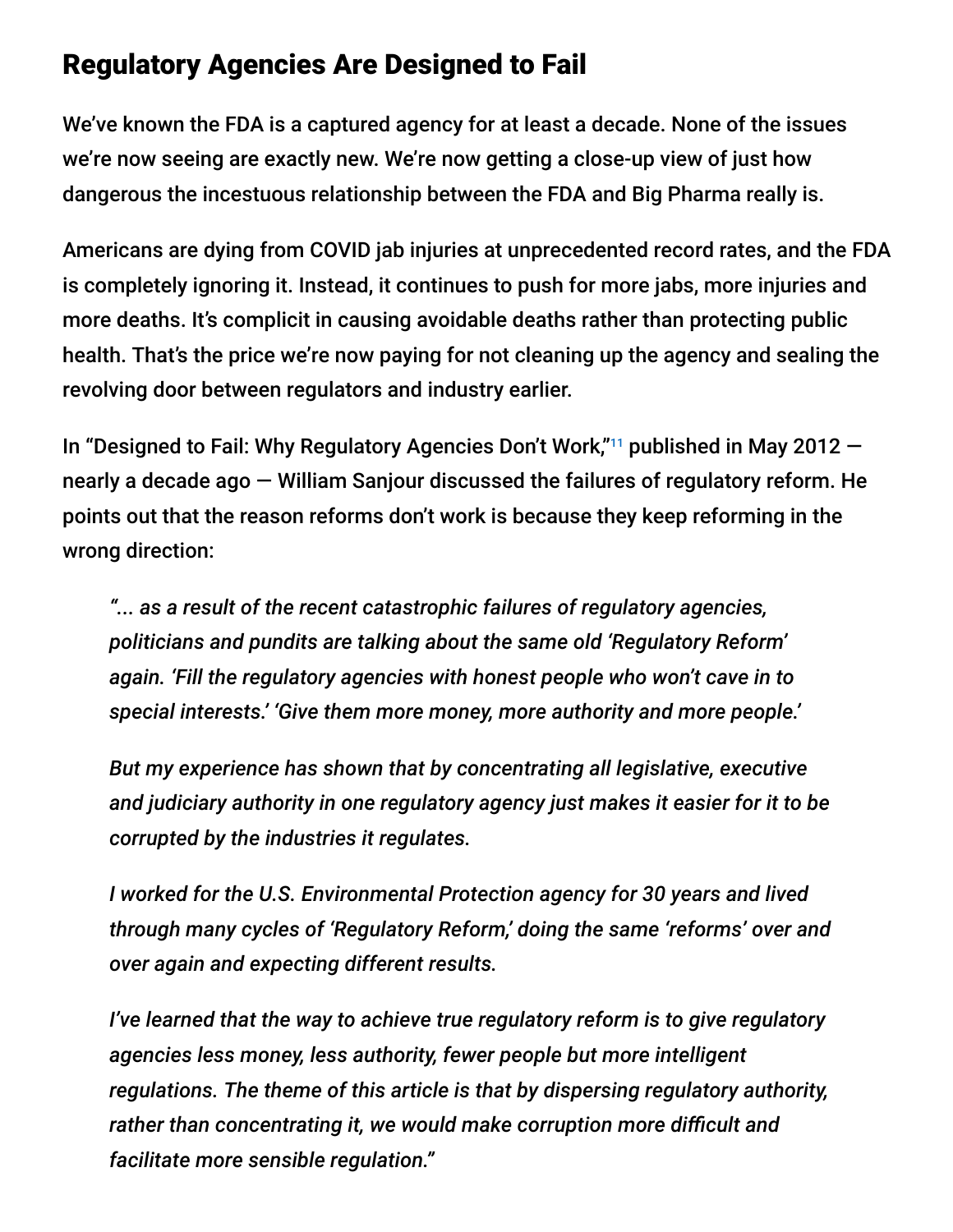Sanjour points out that regulators being captured by the parties they're supposed to regulate is far more dangerous than having no regulatory agencies at all, because "capture gives industry the power of government." Can there be any doubt that the FDA, as an agency captured by Big Pharma in general and Pfizer in particular, now wields power over the U.S. government?

*"From my own experience with the U.S. EPA, even if an inspector finds a violation, this only triggers a lengthy complex process with many levels of warning, review, appeal, negotiation, and adjudication before any action is taken (or, more often, avoided),"* Sanjour writes. 12

"See the labyrinthine flow chart<sup>13</sup> for an example of an agency enforcement *procedure. It resembles a game of 'chutes and ladders.' Compare this with what happens when you park under a 'No Parking' sign. A policeman writes a ticket, and you can either pay the fine or tell it to the judge.*

*If the EPA wrote the rules for parking violations, the officer would first have to determine if there were sufficient legal parking available at a reasonable cost and at a reasonable distance, and would then have to stand by the car and wait until the owner showed up so that he could negotiate a settlement agreement."*

### Regulatory Complexity Intentionally Hides Loopholes

Even more disturbing, Sanjour reveals that, when he was writing regulations for the EPA, he was "told on more than one occasion to make sure I put in enough loopholes. The purpose of the complexity is to hide the loopholes." Sanjour went on to explain:

*"Regulatory agencies are created by Congress in order to control some powerful forces in society (usually corporations), which benefit society but which are also prone to abuse their power. The purpose of a regulatory agency is to allow the flow of benefits while straining out the abuse.*

*In order to do this, Congress gives administrators of regulatory agencies broad discretionary power to write regulations for industries for which they are*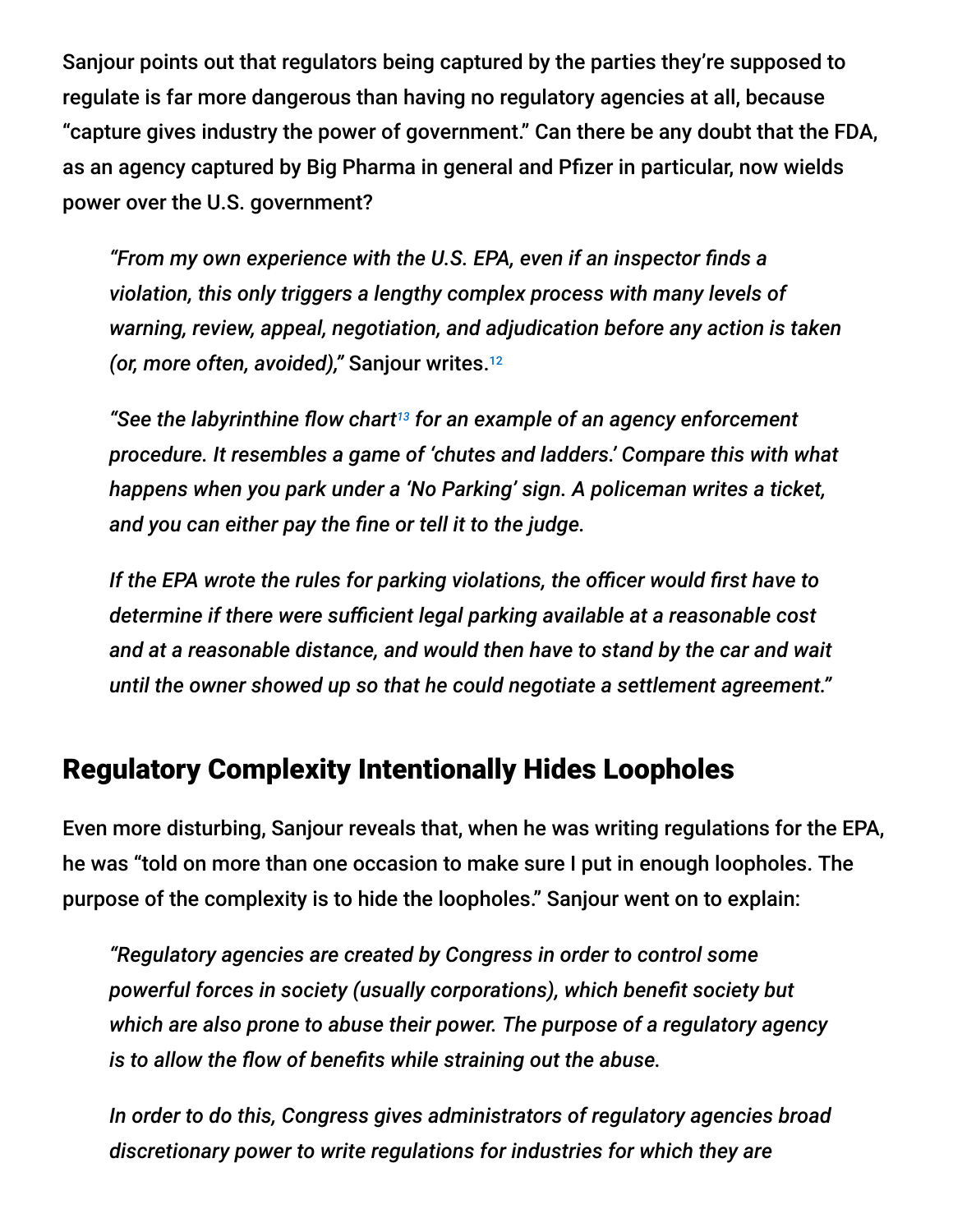*responsible. The flaw in the system is that the administrator is appointed by the president ... Thus any discretionary authority given to a regulatory agency administrator is, in fact, given to the president of the United States to be used as the president sees fit ...*

*[R]egulatory agencies, by their very nature, can do little that doesn't adversely affect business, especially big and influential business, and this disturbs a president's repose.*

*The EPA, for instance, cannot write regulations governing the petroleum industry without the oil companies going to the White House screaming 'energy crisis!' ... When the FDA wants to thoroughly evaluate a new drug, the pharmaceutical company lets loose a public relations barrage about how the bureaucratic delays are costing lives.*

*Regulatory agency employees soon learn that drafting and implementing rules for big corporations means making enemies of powerful and influential people. They learn to be 'team players,' an ethic that permeates the entire agency without ever being transmitted through written or even oral instructions.*

*People who like to get things done, who need to see concrete results for their efforts, don't last long. They don't necessarily get fired, but they don't advance either; their responsibilities are transferred to others, and they often leave the agency in disgust. The people who get ahead are those clever ones with a talent for procrastination, obfuscation, and coming up with superficially plausible reasons for accomplishing nothing."*

### How Do We Fix It?

The question staring us in the face now is, how do we fix these regulatory agencies so that they can operate for the benefit of the public rather than private for-profit interests?

"The reason salaried government regulators can be corrupted is that writing and enforcing effective regulations is not their No. 1 priority," Sanjour noted. "Their main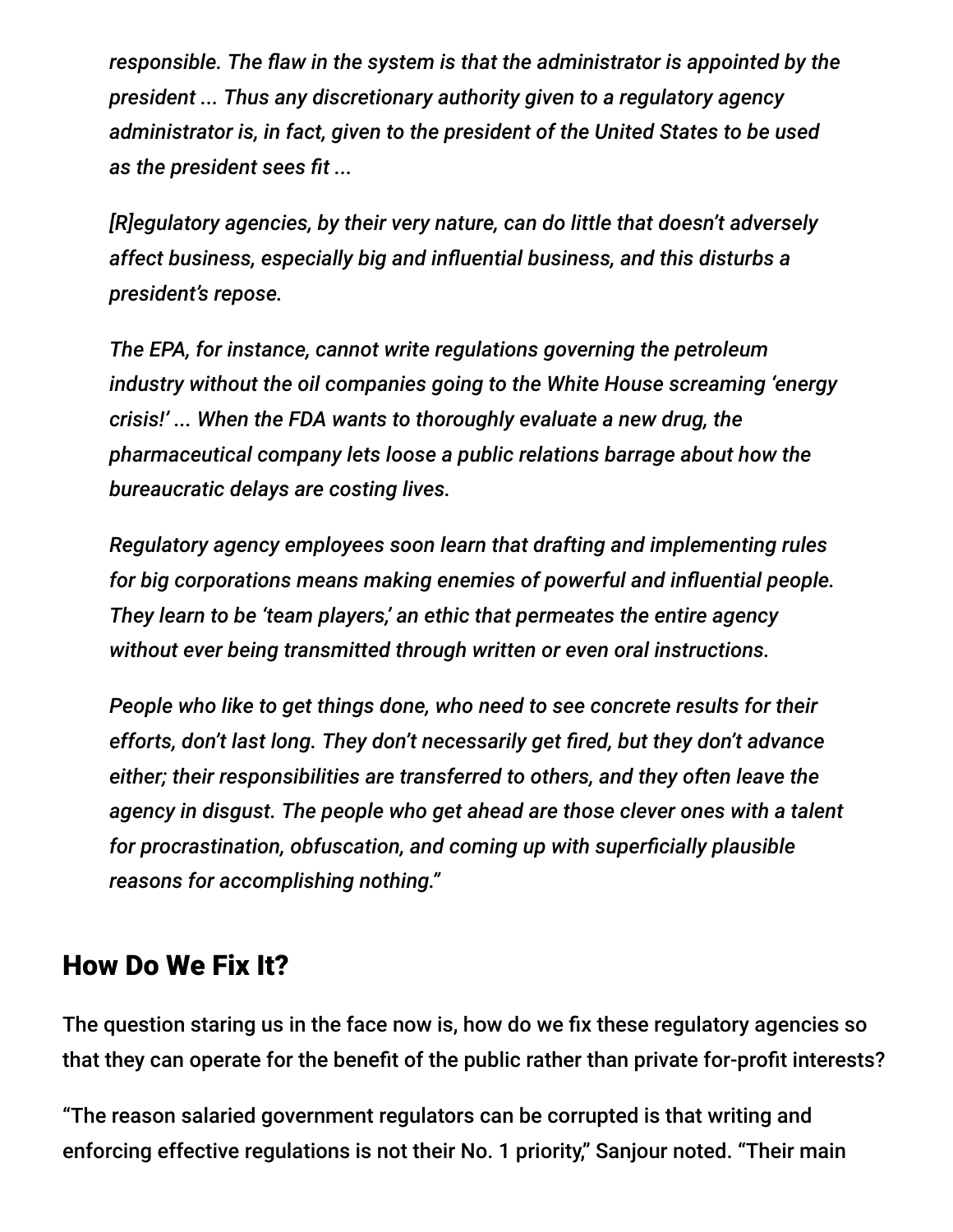objective is keeping their job and advancing their careers." Industries, meanwhile, believe that pressuring corrupt officials is the only way to protect their business. The answer, Sanjour suggests, is:

*"… to remove discretionary judgment from the hands of the regulatory bureaucracy and place it in hands less susceptible to industry influence. The first thing I would suggest is to make use of people or institutions who have a vested interest in effective regulation as strong or stronger than the regulated community."*

Sanjour cites research showing that, by far, whistleblowers  $-$  who risk their jobs by speaking out  $-$  are the No. 1 fraud detection group, responsible for 19% of frauds being brought to light. The U.S. Securities and Exchange Commission, meanwhile, which exists to uncover corporate fraud, was responsible for just 7%.

So, one way we could improve the system is by issuing monetary rewards to corporate whistleblowers. "Monetary rewards for whistleblowers pay benefits far in excess of the cost when compared with hired regulatory bureaucrats," Sanjour notes. Insurance companies can also play an important role, as they are far less likely to overlook safety shortcuts that can result in disaster. An example given by Sanjour is the BP oil spill:

*"BP has admitted, between 2005 and 2010, to breaking U.S. environmental and safety laws and committing outright fraud and paid \$373 million in fines. Between June 2007 and February 2010, BP refineries in Texas and Ohio accounted for 97% of the 'egregious, willful' violations handed out by the U.S. Occupational Safety and Health Administration. Yet none of this resulted in any oversight of the Deepwater Horizon oil rig that blew up ...*

*If BP had been required to carry a \$10 billion insurance policy for an oil spill, I'm sure the insurance company would not have allowed the penny-pinching short cuts that the paid regulators allowed. If the laws are written intelligently, insurance companies can be a significant instrument for regulation."*

A third group that makes for a far better fraud detection system than federal regulators is the public. Organizations such as Citizens for Health and Environmental Justice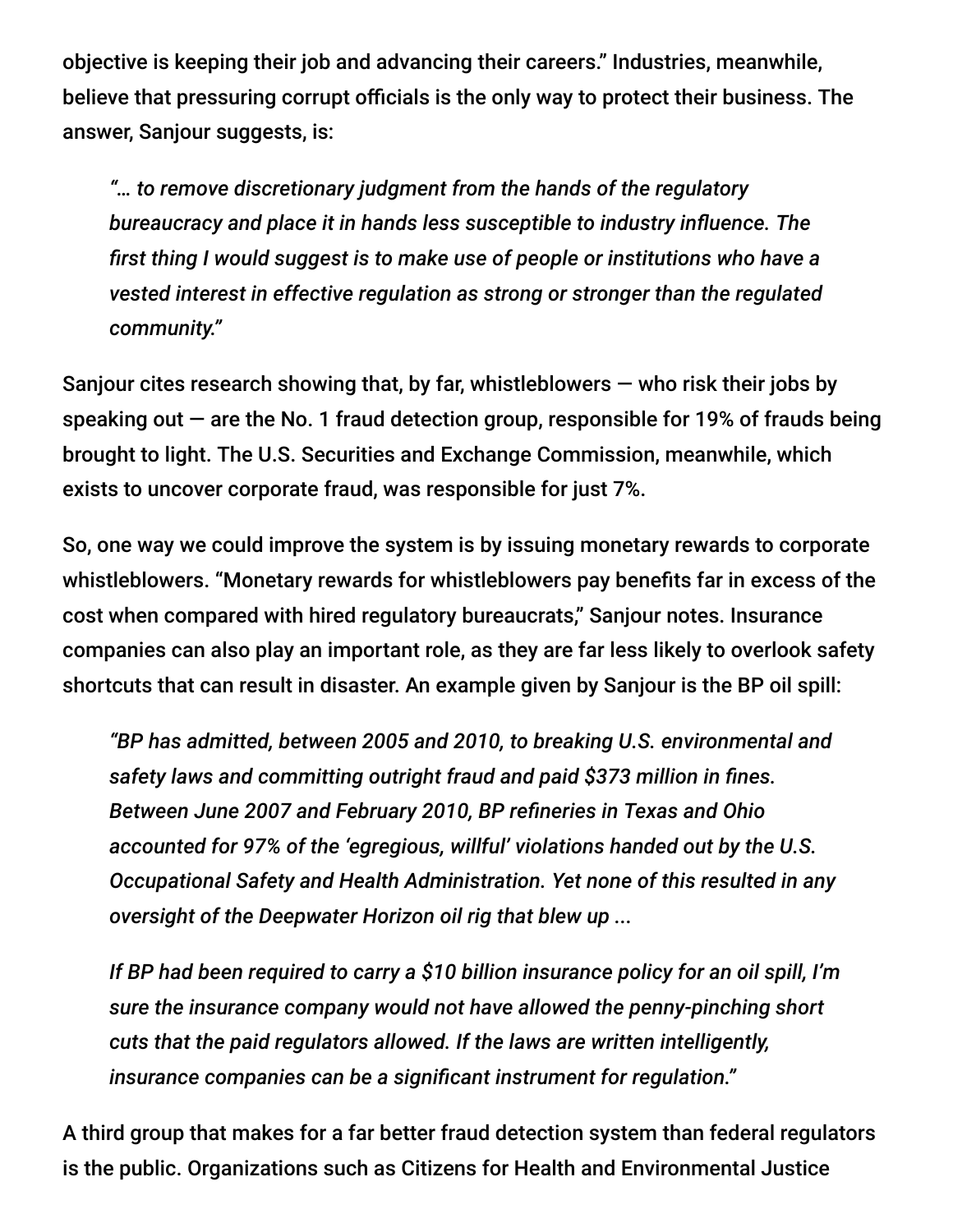teaches citizens how to get involved in the enforcement of regulations, and even more can be done in that regard.

For example, the EPA could sponsor civilian testing and equip citizens living in polluted areas with resources to conduct their own testing and report back if toxic exposures are found. Sanjour continues: 14

*"A second reform I would suggest for removing discretionary authority from the regulatory bureaucracy is to make the rules as simple as possible and to place all appellate functions and consent agreements into the hands of the law courts, just as in our traffic cop example.*

*This could be judicial courts or administrative law courts. Anything to take the discretionary authority away from the people who write and enforce the rules and provide one more barrier to industry influence."*

### We Need to Return to the Constitution

To do any or all of that, we first need to reorganize our regulatory agencies in accordance with the U.S. Constitution. As explained by Sanjour, the U.S. has three branches of government: the legislative, executive and judicial branches. However, when regulatory agencies were formed, we diverted from this structure.

Regulations are a type of laws, and as such they should come from the legislative branch. But regulatory agencies are part of the executive branch. Judicial functions have also been usurped by regulatory agencies, and hence the executive branch.

*"Thus, despite the wishes of the Founding Fathers, the executive branch now includes a great many regulatory agencies whose functions span all three branches of government. A large part of the corruption and inefficiency noted above flows from this fact,"* Sanjour notes.

While making changes such as those proposed by Sanjour sounds simple enough, the political pushback would be enormous, and would have to be broken through, somehow.